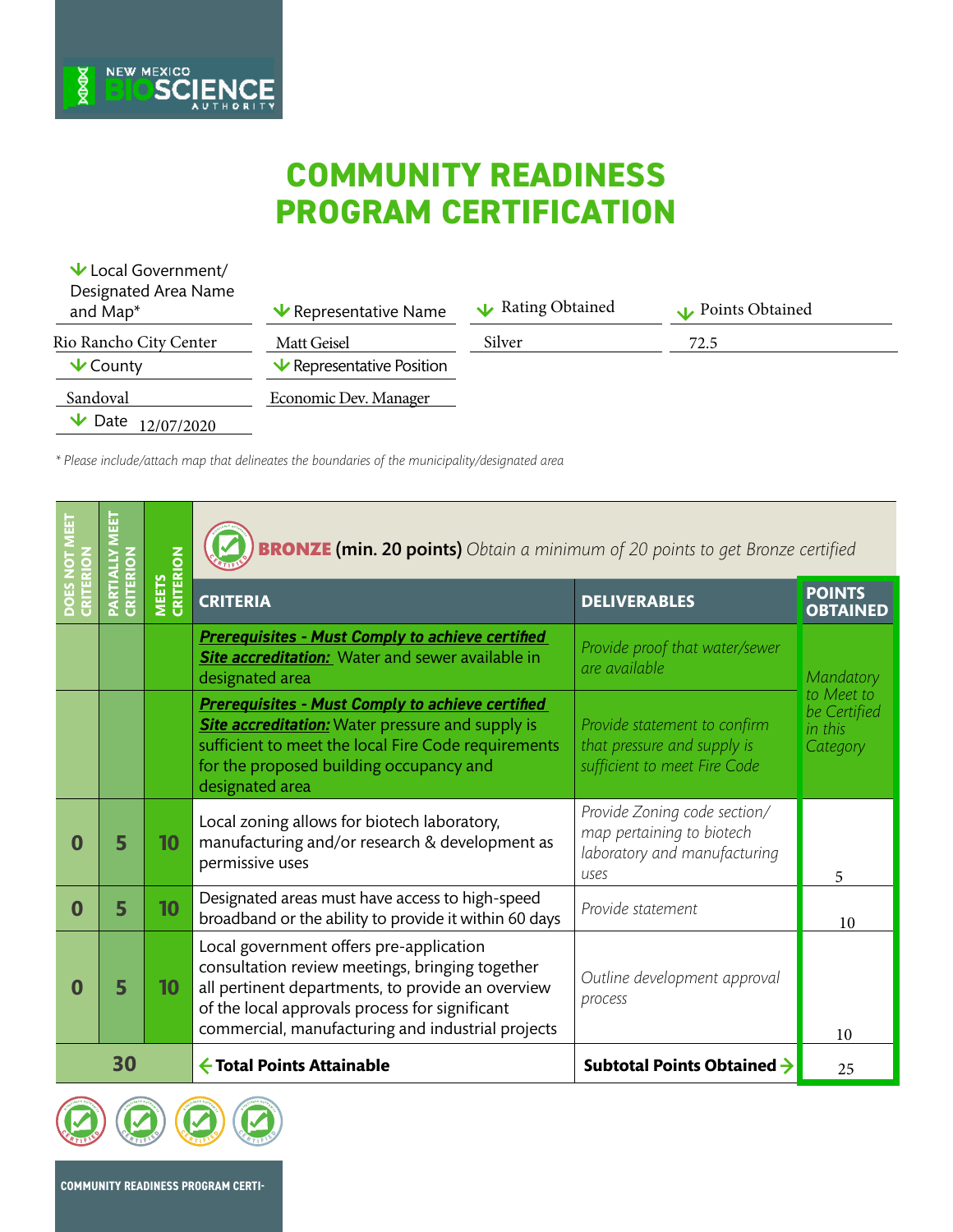

|          |     | <b>CRITERION</b><br><b>MEETS</b> | <b>VER (min. 15 points)</b> Obtain a minimum of 20 points for Bronze criteria in addition to required points for Silver                                                                                                                                                                                                                                                              |                                                |                                                                |
|----------|-----|----------------------------------|--------------------------------------------------------------------------------------------------------------------------------------------------------------------------------------------------------------------------------------------------------------------------------------------------------------------------------------------------------------------------------------|------------------------------------------------|----------------------------------------------------------------|
|          |     |                                  | <b>CRITERIA</b>                                                                                                                                                                                                                                                                                                                                                                      | <b>DELIVERABLES</b>                            | <b>POINTS</b><br><b>OBTAINED</b>                               |
|          |     |                                  | <b>Prerequisites - Must Comply to achieve certified</b><br><b>Site accreditation:</b> Local government has identified<br>a point of contact to assist biotech companies/<br>projects in navigating the regulatory approval and<br>permitting process and will coordinate with all<br>other entities including but not limited to, utilities,<br>AMAFCA, NMDOT, Fire Marshall, ABSWUA | Provide contact information                    | Mandatory<br>to Meet to<br>be Certified<br>in this<br>Category |
| $\Omega$ | 2.5 | 5                                | Waste treatment incentives or industry favorable<br>ordinances                                                                                                                                                                                                                                                                                                                       | Provide ordinance                              | 2.5                                                            |
| $\Omega$ | 2.5 | 5                                | Local government has the ability to provide bonding<br>(IRB's etc.) to help finance projects.                                                                                                                                                                                                                                                                                        | Provide statement                              | 5                                                              |
| 0        | 5   | 10                               | Local government has identified 'shovel ready'<br>site(s) available for development                                                                                                                                                                                                                                                                                                  | Provide map with land/facilities<br>identified | 10                                                             |
| 20       |     |                                  | <b>Total Points Attainable</b>                                                                                                                                                                                                                                                                                                                                                       | Subtotal Points Obtained $\rightarrow$         | 17.5                                                           |



**COMMUNITY READINESS PROGRAM CERTI-**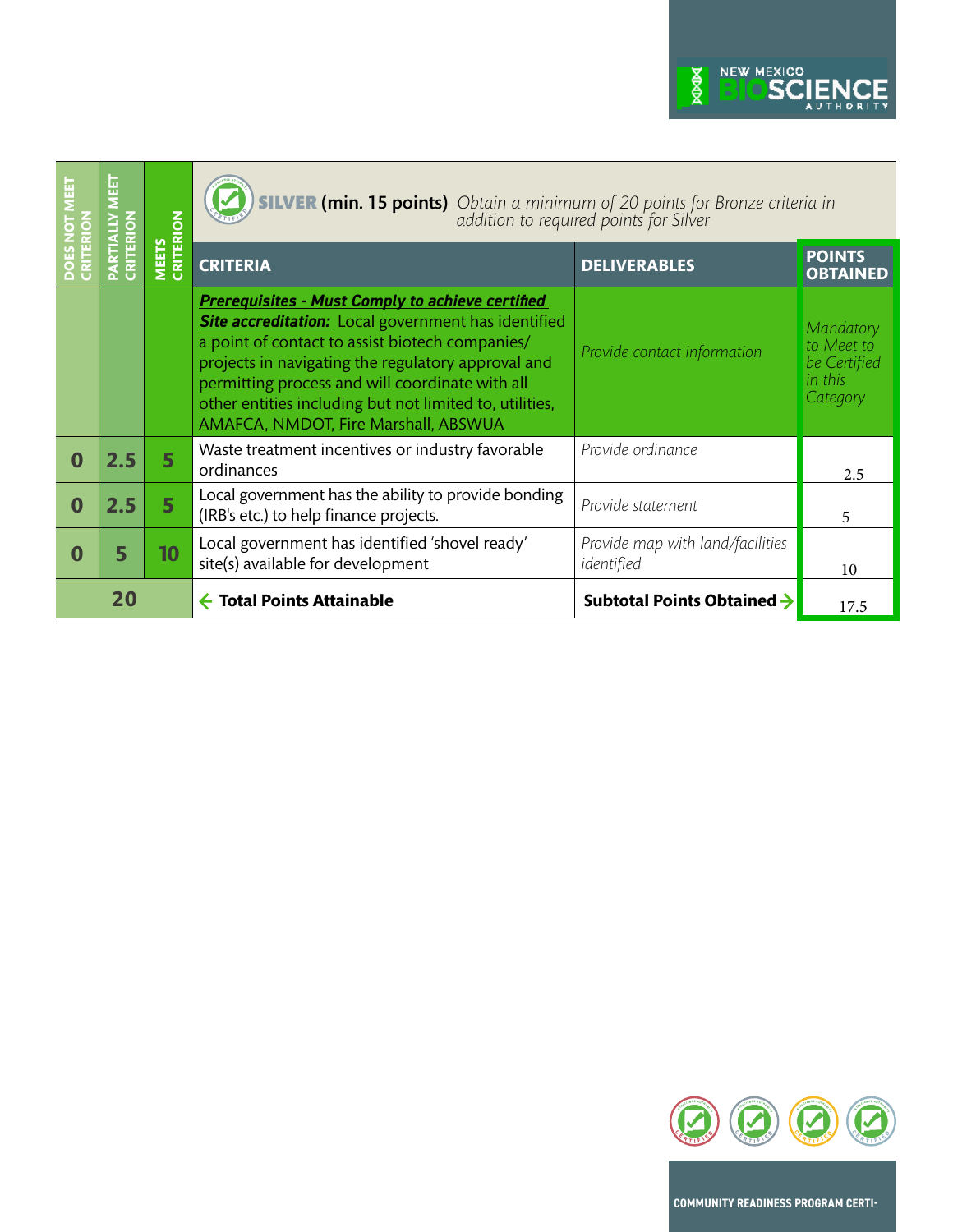

and the state of the state of the

|                                            | 핊<br>Σ                           |                            | <b>GOLD</b> (min. 40 points)<br>Obtain a minimum of 15 points for Silver criteria in addition<br>to required points for Gold                                                                                                                           |                                                                                                       |                                  |
|--------------------------------------------|----------------------------------|----------------------------|--------------------------------------------------------------------------------------------------------------------------------------------------------------------------------------------------------------------------------------------------------|-------------------------------------------------------------------------------------------------------|----------------------------------|
| CRITERION<br>ş<br>$\overline{a}$           | <b>PARTIALLY MI</b><br>CRITERION | <b>MEETS<br/>CRITERION</b> | <b>CRITERIA</b>                                                                                                                                                                                                                                        | <b>DELIVERABLES</b>                                                                                   | <b>POINTS</b><br><b>OBTAINED</b> |
| 0                                          | 5                                | 10                         | Local government has identified site(s) located<br>within an Opportunity Zone or other tax advantage<br>location                                                                                                                                       | Provide map with<br>Opportunity Zone and<br>land/facilities within zone<br>land/facilities identified | 0                                |
| $\bf{0}$                                   | 2.5                              | 5                          | Local government has identified site(s) located within<br>a HudZone                                                                                                                                                                                    | Provide Map                                                                                           | 0                                |
| $\bf{0}$                                   | 5                                | 10                         | Local government has expedited permitting<br>processes that reduces the risks and costs<br>associated with construction delays                                                                                                                         | Provide permitting process                                                                            | 5                                |
| $\bf{0}$                                   | 2.5                              | 5                          | Local government in partnership with institutions of<br>higher education, community colleges and other<br>education entities has developed or will develop<br>specialty workforce training programs focused on<br>the needs of the bioscience industry | Provide statement/contracts<br>pertaining to partnership/<br>training                                 | 5                                |
| $\bf{0}$                                   | 2.5                              | 5                          | Local government has existing buildings in which<br>biotech laboratory, manufacturing and/or research &<br>development activities are taking place                                                                                                     | Provide map with sites/facilities<br>identified. Provide building<br>footprint/ site plan             | 5                                |
| $\bf{0}$                                   | 5                                | 10 <sub>1</sub>            | Local government has developed transportation and<br>logistics infrastructure (rail, air, interstate access,<br>intermodal facilities etc.) to support industry growth                                                                                 | Identify on map and describe<br>transportation and logistics<br>infrastructure investment             | 10                               |
| 0                                          | 2.5                              | 5                          | Local government has job placement/recruitment<br>programs to assist companies in meeting staffing<br>needs                                                                                                                                            | Provide framework of<br>placement/recruitment<br>programs                                             | 5                                |
| 50<br>$\leftarrow$ Total Points Attainable |                                  |                            | Subtotal Points Obtained $\rightarrow$                                                                                                                                                                                                                 | 30                                                                                                    |                                  |



**COMMUNITY READINESS PROGRAM CERTI-**